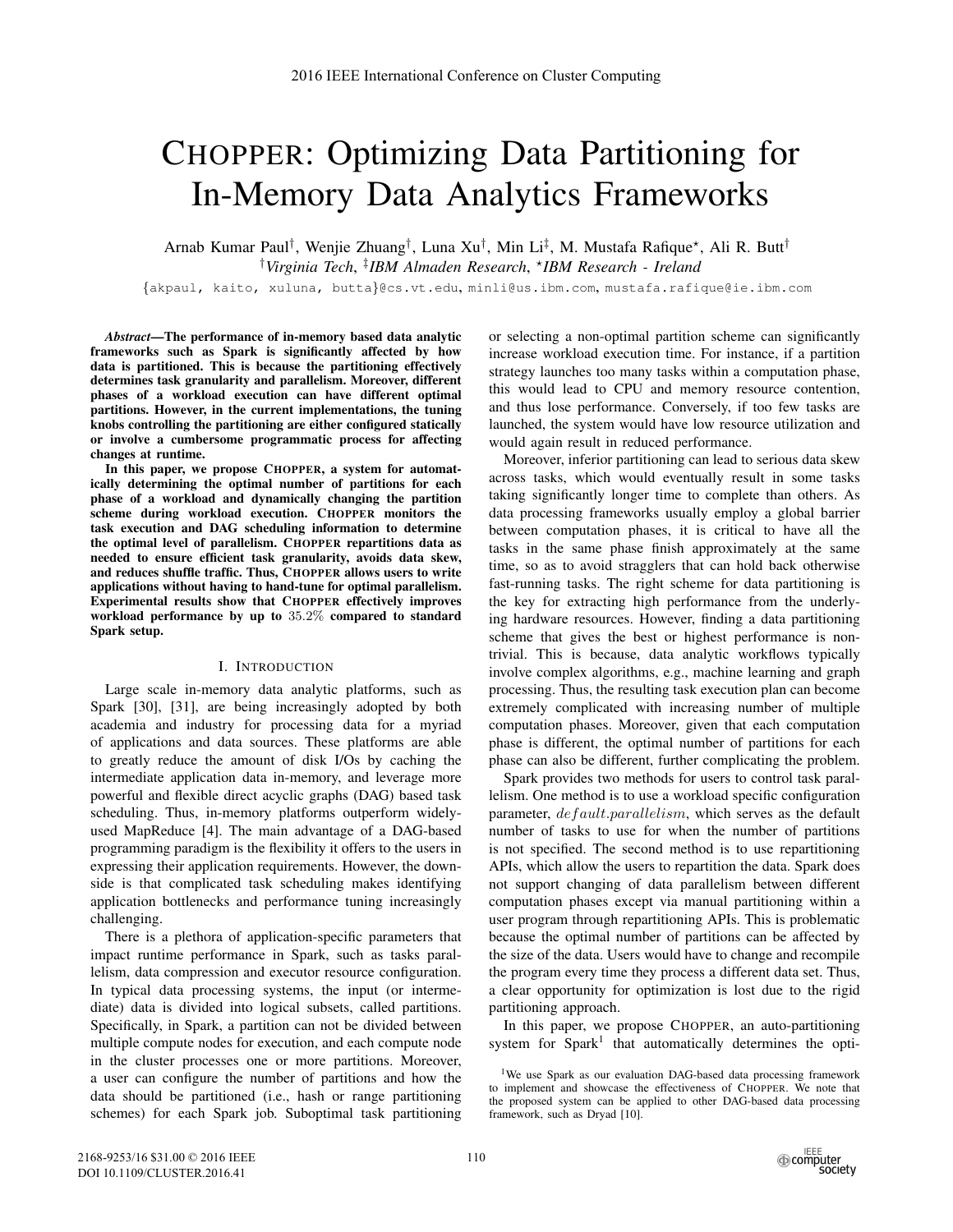mal number of partitions for each computation phase during workload execution. CHOPPER alleviates the need for users to manually tune their workloads to mitigate data skewness and suboptimal task parallelism. Our proposed dynamic data partitioning is challenging due to several reasons. First, since Spark does not support changing tasks parallelism parameters for each computation phase, CHOPPER would need to design a new interface to enable the envisioned dynamic tuning of task parallelism. Second, the optimal data partitions differ across different computation phases of workloads. CHOPPER needs to understand application characteristics that affect the task parallelism in order to select an appropriate partitioning strategy. Finally, to adjust the number of tasks, CHOPPER may introduce additional data repartitioning, which may incur extra data shuffling overhead that has to be mitigated or amortized. Thus, a careful orchestration of the parameters is needed to ensure that CHOPPER's benefits outweigh the costs.

To address the above challenges, CHOPPER first modifies Spark to support dynamically changing data partitions through an application specific configuration file. CHOPPER checks different numbers of data partitions before scheduling the next computation phase. Information gathering about the application execution is achieved via several lightweight test runs, which are then analyzed to identify task profiles, data skewness, and optimization opportunities. CHOPPER uses this information along with a heuristic to compute a data repartitioning scheme, which minimizes the data skew, determines the right tasks parallelism for each computation phase, while minimizing the repartitioning overhead.

Specifically, this paper makes the following contributions.

- 1) We enable dynamic tuning of task parallelism for each computation phase in DAG-based in-memory analytics platforms such as Spark.
- 2) We design a heuristic to carefully compute suitable data repartitioning schemes with low repartitioning overhead. Our approach successfully identifies the data skewness and optimization opportunities and adjusts task parallelism automatically to yield higher performance compared to the default static approach.
- 3) We implement CHOPPER on top of Spark and evaluate the system to demonstrate its effectiveness. Our experiments demonstrate that CHOPPER can significantly outperform vanilla Spark by up to 35.2% for the studied workloads.

#### II. BACKGROUND AND MOTIVATION

In this section, we first discuss current data partitioning methodologies in Spark. Next, we present the motivation for our work by studying the performance impact of different number of data partitions on a representative workload, *KMeans* [7].

# *A. Spark Data Partitioning*

In Spark, data is managed as an easy-to-use memory abstraction called resilient distributed datasets (RDDs) [30]. To process large data in parallel, Spark partitions an RDD into a collection of immutable partitions (*blocks*) across a set of



Fig. 1. Overview of Spark DAGScheduler.

machines. Each machine retains several blocks of an RDD. Spark tasks, with one-to-one relationship with the partitions, are launched on the machine that stores the partitions. Computation is done in the form of RDD actions and transformations, which can be used to capture the lineage of a dataset as a DAG of RDDs, and help in the recreation of an RDD in case of a failure. Such DAGs of RDDs are maintained in a specialized component, DAGScheduler, which schedules the tasks for execution.

Fig. 1 shows an overview of the Spark DAGScheduler. The input to DAGScheduler are called jobs (shown as ActiveJob in the figure). Jobs are submitted to the scheduler using a *submitJob* method. Every job requires computation of multiple stages to produce the final result. Stages are created by shuffle boundaries in the dependency graph, and constitute a set of tasks where each task is a single unit of work executed on a single machine. The narrow dependencies, e.g., *map* and *filter*, allow operations to be executed in parallel and are combined in a single stage. The wide dependencies, e.g., *reduceByKey*, require results to be combined from multiple tasks and cannot be confined to a single stage. Thus, there are two types of stages: ShuffleMapStage (shown in Fig. 1 as  $ShuffleMapStage_1$ ,  $ShuffleMapStage_2$ , ...,  $ShuffleMapStage_n$ ), which writes map output files for a shuffle operation, and ResultStage, i.e., the final stage in a job. ShuffleMapStage and ResultStage are created in the scheduler using *newShuffleMapStage* and *newResultStage* methods, respectively.

In Spark, tasks are generated based on the number of partitions of an input RDD at a particular stage. The same function is executed on every partition of an RDD by each task. In Fig. 1,  $ShuffleMapStage_2$  is expanded to show the operations involved in a particular stage. Different operations in a stage form different RDDs  $(RDD_1, RDD_2, ..., RDD_r)$ . Each RDD consists of a number of tasks that can be operated in parallel. In the figure,  $P_{\alpha\beta}$  represents  $partition_{\alpha}$  of  $RDD_{\beta}$ . There are  $m$  partitions for an RDD. Each RDD in a stage consists of a narrow dependency on the previous RDD, which enables parallel execution of multiple tasks. Thus, the number of partitions at each stage determins the level of parallelism.

Currently, Spark automatically determines the number of partitions based on the dataset size and the cluster setups. However, the number of partitions can also be configured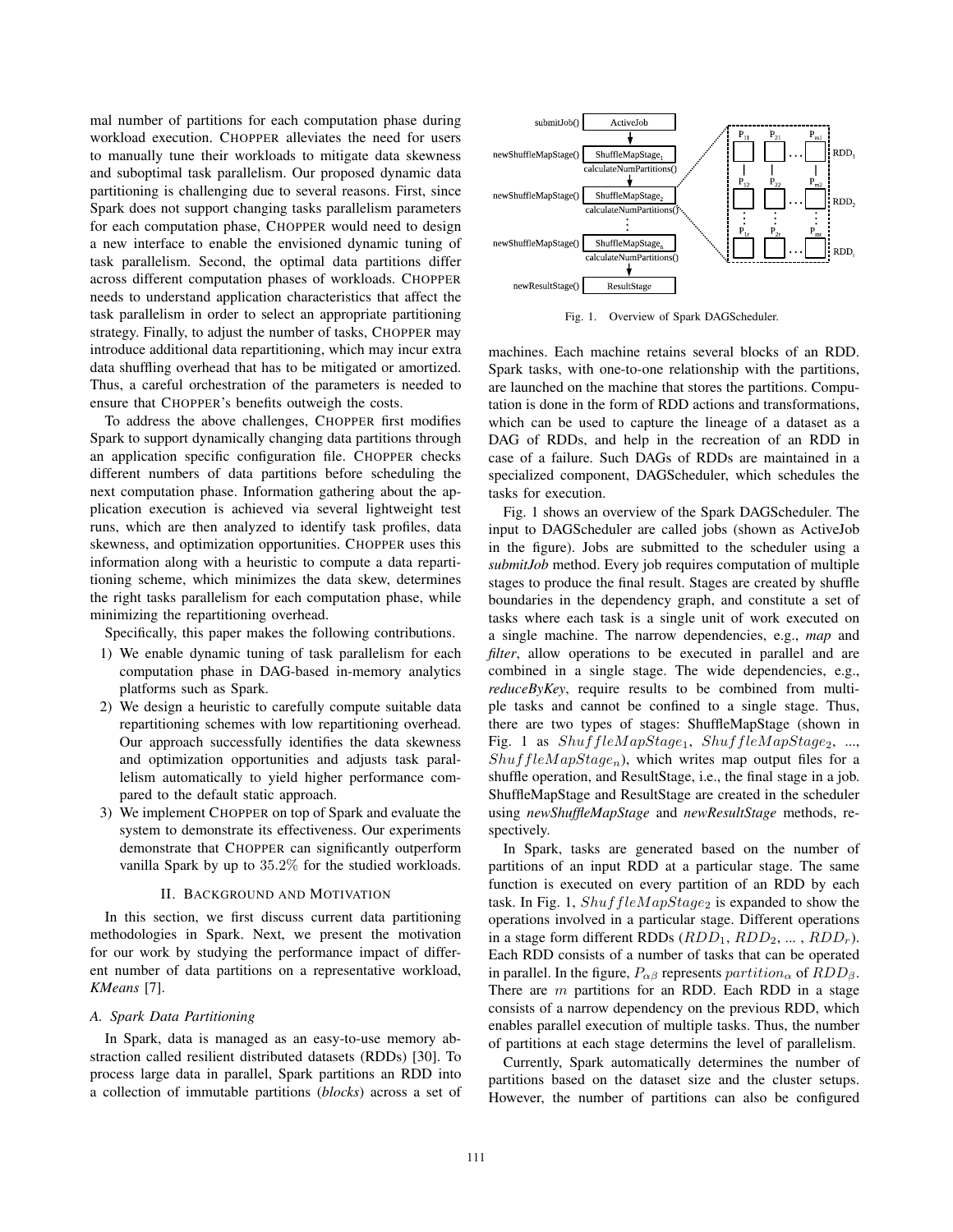

Fig. 2. Execution time per stage under different number of partitions.

manually using spark.default.parallelism parameter. In order to partition the data, Spark provides two data partitioning schemes, namely hash partitioner and range partitioner. Hash partitioner divides RDD based on the hash values of keys in each record. Data with the same hash keys are assigned to the same partition. Conversely, range partitioner divides a dataset into approximately equal-sized partitions, each of which contains data with keys within a specific range. Range partitioner provides better workload balance, while hash partitioner ensures that the related records are in the same partition. Hash partitioner is the default partitioner, however, users can opt to use their own partitioner by extending the *Partitioner* interface.

Although Spark provides mechanisms to automatically determine the number of partitions for a given RDD, it lacks application related knowledge to determine the best parallelism for a specific job. Moreover, the default hash partitioner is prone to creating workload imbalance for some input data. Spark provides the flexibility to tailor the configurations for workloads, however, it is not easy for users to determine the best configurations for each stage of a workload, especially when workloads may contain hundreds of stages.

#### *B. Workload Study*

To show the impact of data partitioning on application performance, we conduct a study using *KMeans* workload from SparkBench [14] and the latest release of Spark (version 1.6.1), with Hadoop (version 2.6) providing the HDFS [22] storage layer. Our experiments execute on a 6-node heterogeneous cluster. Three nodes (A, B, C) have 32 cores, 2.0 GHz AMD processors, 64 GB memory, and are connected through a 10 Gbps Ethernet interconnect. Two nodes (D, E) have 8 cores, 2.3 GHz Intel processors, 48 GB memory. The the remaining node (F) has 8 cores, 2.5 GHz Intel processor, and 64 GB memory. Nodes D, E and F are connected via a 1 Gbps Ethernet interconnect. Node F is configured to be the master node, while nodes A to E are worker nodes for both HDFS and Spark. Every worker node has one executor with 40 GB memory, and the remaining memory can be used for the OS buffer and HDFS data node operations. While our cluster hardware is heterogeneous, we configure each executor with the same amount of resources, essentially providing same resources to each component to better match with Spark's needs, and alleviating the performance impact due to the



Fig. 3. Execution time of stage 0 under different partition numbers.



Fig. 4. Shuffle data per stage under different partition numbers.

heterogeneity of the hardware. Note that, given the increasing heterogeneity in modern clusters, we do take the heterogeneity of cluster resource into account when designing CHOPPER. We repeated each experiment 3 times, and report the average results in the following.

First, we study the performance impact of different number of partitions. For this test, we use KMeans workload with 7.3 GB input data size. KMeans has 20 stages in total, and we change the number of partitions from 100 to 500 and record the execution time for each stage. Fig. 2 shows the results. For every stage, the number of partitions that yields minimum execution time varies. This shows that different stages have different characteristics and that the execution time for each stage can vary even under the same configuration. To further investigate the impact on performance, we study stage-0 in more detail. As shown in Fig. 3, the execution time of a stage changes with the number of partitions, and we see the worst performance when the number of partitions is set to 100. From this study, we observed that the number of partitions has an impact on the overall performance of a workload. Furthermore, different stages inside a workload can have different optimal number of partitions. In this example, specifying 100 partitions may be an optimal configuration for overall execution (Fig. 2), but clearly it is not optimal for stage-0 (Fig. 3).

To better understand the above observed performance impact, we investigate the amount of shuffle data produced at each stage with different number of partitions—since shuffle has a big impact on workload performance. For this test, we record the maximum of shuffle read or write data as representative of shuffle data per stage. For KMeans, only stages 12-17 involve data shuffle. As shown in Fig. 4, any increase in the number of partitions also increases the shuffle data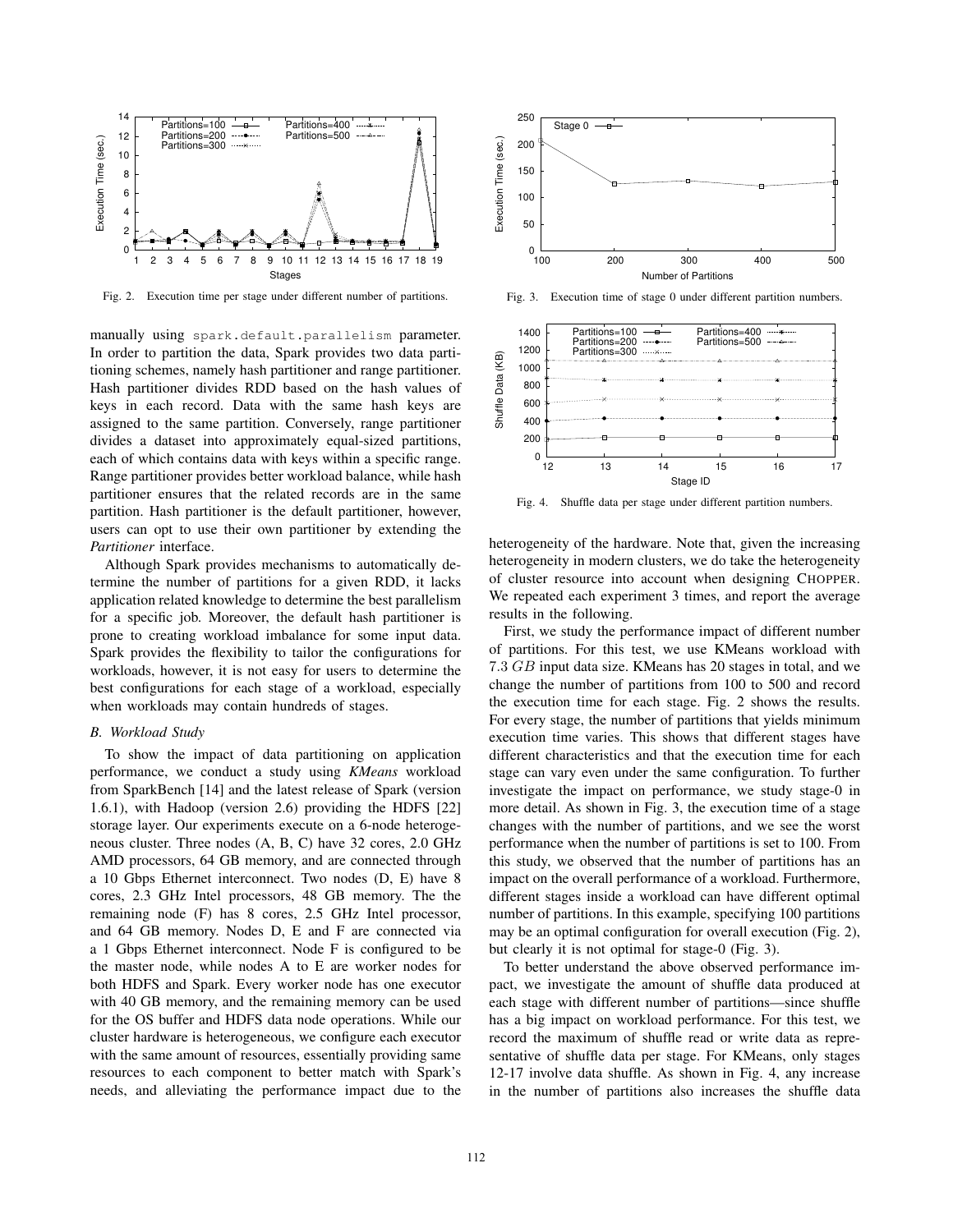

Fig. 5. System architecture of CHOPPER.

at each stage. A shuffle stage usually involves repartitioning RDD data. For an equivalent execution time, if repartitioning is not involved, then the amount of shuffle data increases from  $434.83$  KB for 200 partitions to  $1081.6$  KB for 500 partitions for stage-17, compared to  $217.33$   $KB$  of shuffle data when repartitioning is done. Also, when compared to a large number of partitions, e.g., 2000, there is a significant increase in the execution time as well as increase in the amount of shuffle data. For 2000 partitions, the execution time is 4.53 minutes and the amount of shuffle data for stage-17 is 4300.8 KB. We observe 38.8% improvement in execution time from repartitioning for similar amount of shuffle data. Also there is 46.1% improvement in execution time, and 94.9% reduction in the amount of shuffle data per stage when compared to large (i.e., 2000) number of partitions.

These experiments show that the number of partitions is an important configuration parameter in Spark and can help improve the performance of a workload. The optimal number of partitions not only varies with workload characteristics, but is also different among different stages of a workload. We leverage these findings in designing the auto-partitioning scheme of CHOPPER.

## III. SYSTEM DESIGN

In this section, we present the design of CHOPPER, and how it achieves automatic repartitioning of RDDs for improved performance and system efficiency.

Fig. 5 illustrates the overall architecture of CHOPPER. We design and implement CHOPPER as an independent component outside of Spark. As Spark is a fast evolving system, we keep the changes to Spark for enabling our dynamic partitioning to a minimum. This reduces code maintenance overhead while ensuring adoption of CHOPPER for real-world use cases. CHOPPER consists of a partition optimizer, a configuration generator, a statistics collector, and a workload database. In addition, CHOPPER extends the Spark's DAGScheduler to support dynamic partitioning configuration and employs a

| Stage ID, partitioner, # |
|--------------------------|
| partition                |
| count, range, 360        |
| treeAgg, hash, 64        |
| mean, range, 180         |
|                          |

Fig. 6. An example generated Spark workload configuration in CHOPPER.

co-partition-aware scheduling mechanism to reduce network traffic whenever possible. *Statistics collector* communicates with Spark to gather runtime information and statistics of Spark applications. The collector can be easily extended to gather additional information as needed. *Workload DB* stores the observed information including the input and intermediate data size, the number of stages, the number of tasks per stage, and the resource utilization information. *Partition optimizer* retrieves application statistics, trains models, and computes an optimized partition scheme based on the current statistics and the trained models for the workload to be optimized. This information is also stored in *Workload DB* for future use. *Partition optimizer* then generates a workload specific configuration file. The extended dynamic partitioning DAGScheduler changes the number of partitions and the partition scheme per stage according to the generated Spark configuration file. Finally, the co-partitioning-aware component schedules partitions that are in the same key range on the same machine if possible to decrease the amount of shuffle data. The partition optimizer does not need to consider data locality because the input of the repartitioning phase is the local output of the previous Map phase, and the destinations of the output of the repartitioning phase depend on the designated shuffle scheme. Thus, existing locality is automatically preserved.

Our system allows dynamic updates to the Spark configuration file whenever more runtime information is obtained. CHOPPER modifies Spark to allow applications to recognize, read, and adopt the new partition scheme.

#### *A. Enable Auto-Partitioning*

An example application configuration file produced by CHOPPER is shown in Fig. 6. It consists of multiple tuples each containing a signature; the partitioner, and the number of partitions for a particular stage. We use stage signatures to identify stages that invoke identical transformations and actions. This is helpful when the number of iterations within a machine learning workload is unknown, where we can: (a) use the same partition scheme for all the iterations; or (b) use previously trained models to dynamically determine the number of partitions to use if the intermediate data size changes across iterations.

When an application is submitted to a Spark cluster, a Spark driver program is launched in which a SparkContext is instantiated. SparkContext then initiates our auto-partitioning aware DAGScheduler. The scheduler checks the Spark configuration file before a stage is executed. If the partition scheme is different from the current one, the scheduler changes the scheme based on the one specified in the configuration file.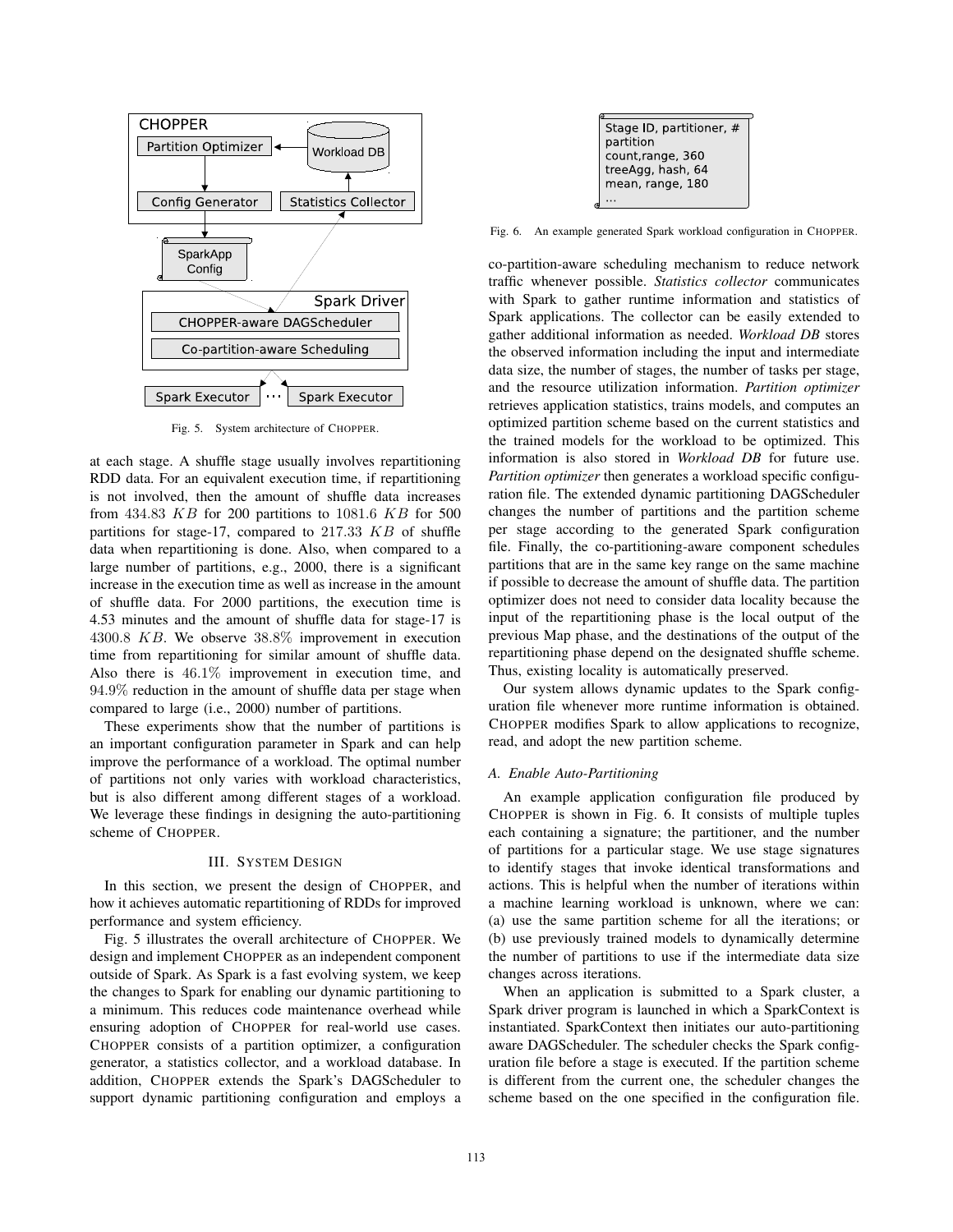Each RDD has five internal properties, namely, partition list, function to compute for every partition's dependency list on other RDDs, partitioner, and a list of locations to compute every partition. CHOPPER changes the partitioner properties to enable repartitioning across stages.

CHOPPER also supports dynamic updates to the Spark application configuration file based on the runtime information of current running workload. In particular, DAGScheduler periodically checks the updated configuration file and uses the updated partitioning scheme if available. This improves the partitioning efficiency and overall performance.

# *B. Determine Stage-Level Partition Scheme*

The partition optimizer is responsible for computing a desirable partition scheme for each stage of a workload, given the collected workload history, and current input data and size. The optimizer not only considers the execution time and shuffle data size of a stage but also the shuffle dependencies between RDDs. In the following, we describe how this is achieved for the stage-level information. The use of global DAG information is discussed in Section III-C.

Spark provides two types of partitioners, namely range partitioner and hash partitioner. Different data characteristics and data distributions require different partitioners to achieve optimal performance. Range partitioner creates data partitions with approximately same-sized ranges. RDD tuples that have keys in the same range are allocated to the same partition. Spark determines the ranges through sampling of the content of RDDs passed to it when creating a range partitioner. Thus, the effectiveness of a range partitioner highly depends on the data contents. A range partition scheme that distributes a RDD evenly is likely to partition another RDD into a highly-skewed distribution. In contrast, a hash partitioner allocates tuples using a hash function modulo of the number of partitions. The hash partitioner attempts to partition data evenly based on a hash function and is less sensitive to the data contents, and can produce even distributions. However, if the dataset has hot keys, a partition can become skewed in terms of load, as identical keys are mapped to the same partition. Consequently, the appropriate choice between the range partitioner or hash partitioner depends on the dataset characteristics and DAG execution patterns.

To compute the stage level partition scheme, we aim to minimize both the stage execution time and the amount of shuffle data. Considering stage execution time, and shuffle data that directly affects the execution time, enables us to capture the right task granularity. This prevents the partitions from both growing unexpectedly large—creating resource contention or becoming trivially small—under-utilizing resources and incurring extra task scheduling overhead. The approach also implicitly alleviates task skew by filtering out inferior partition schemes.

Equations 1, 2, 3 and 4 describe the model learned and the objective function used to determine the optimal number of partitions. In particular, *D* denotes the size of input data for the stage,  $P$  denotes the number of partitions,  $t_{exe}$  represents

the execution time of the stage, and  $s_{shuffle}$  is the amount of shuffle data in the stage.  $t'_{exe}$  and  $s'_{shuffle}$  denote the stage execution time and amount of shuffle data obtained using default parallelism, respectively. Given input data size, Equation 4 enables CHOPPER to determine the optimal number of partitions minimizing both execution time and the amount of shuffle data. By normalizing the execution time and the amount of shuffle data with respect to the respective values under default parallelism, we are able to capture both of our constraints into the same objective function. Constants  $\alpha$  and  $\beta$  can be used to adjust the weights between the two factors. In our implementation, we set the constants to a default value of 0.5, making them equally important.

We model the execution time and the amount of shuffle data based on the input data size of the current stage and the number of partitions as shown in Equations 1 and 2. This is a coarse grained model, since it is independent of Spark execution details and focuses on capturing the relationship between input size, parallelism, execution time and shuffle data. In particular, we posit that the execution time increases with the input data size, obeying a combination of cube, square, linear, and sub-linear curves. The amount of shuffle data also increases or decreases with the number of partitions according to a combination of cube, square, linear, and sub-linear curves. Note that our model can capture most applications observed in the real-world use cases for Spark. However, it may not be able to model corner cases such as those with radically different behavior, e.g., workloads for which execution time grows with  $D<sup>4</sup>$ . In general, we observe that such a model is simple and computationally efficient, yet powerful enough to capture applications with different characteristics via various coefficients of the model. When the cluster resources and other configuration parameters are fixed, the model fits the actual execution time and amount of shuffle data well with varying size of input data and number of partitions. The data points needed to train the models are gathered by the statistics collector. If the collected data points are not sufficient, CHOPPER can initiate a few test runs by varying the sampled input data size and the number of partitions and record the execution time and the amount of shuffle data produced. CHOPPER also remembers the statistics from the user workload execution in a production environment, which can be further leveraged to better train and model the current application behavior.

$$
t_{exe} = a_1 D^3 + b_1 D^2 + c_1 D + d_1 D^{1/2}
$$
  
+ 
$$
e_1 P^3 + f_1 P^2 + g_1 P + h_1 P^{1/2}, \quad (1)
$$

$$
s_{shuffle} = a_2 D^3 + b_2 D^2 + c_2 D + d_2 D^{1/2}
$$

$$
+ e_2 P^3 + f_2 P^2 + g_2 P + h_2 P^{1/2}, \quad (2)
$$

$$
cost = \alpha t_{exe} / t'_{exe} + \beta s_{shuffle} / s'_{shuffle}
$$
 (3)

$$
\min \, cost \tag{4}
$$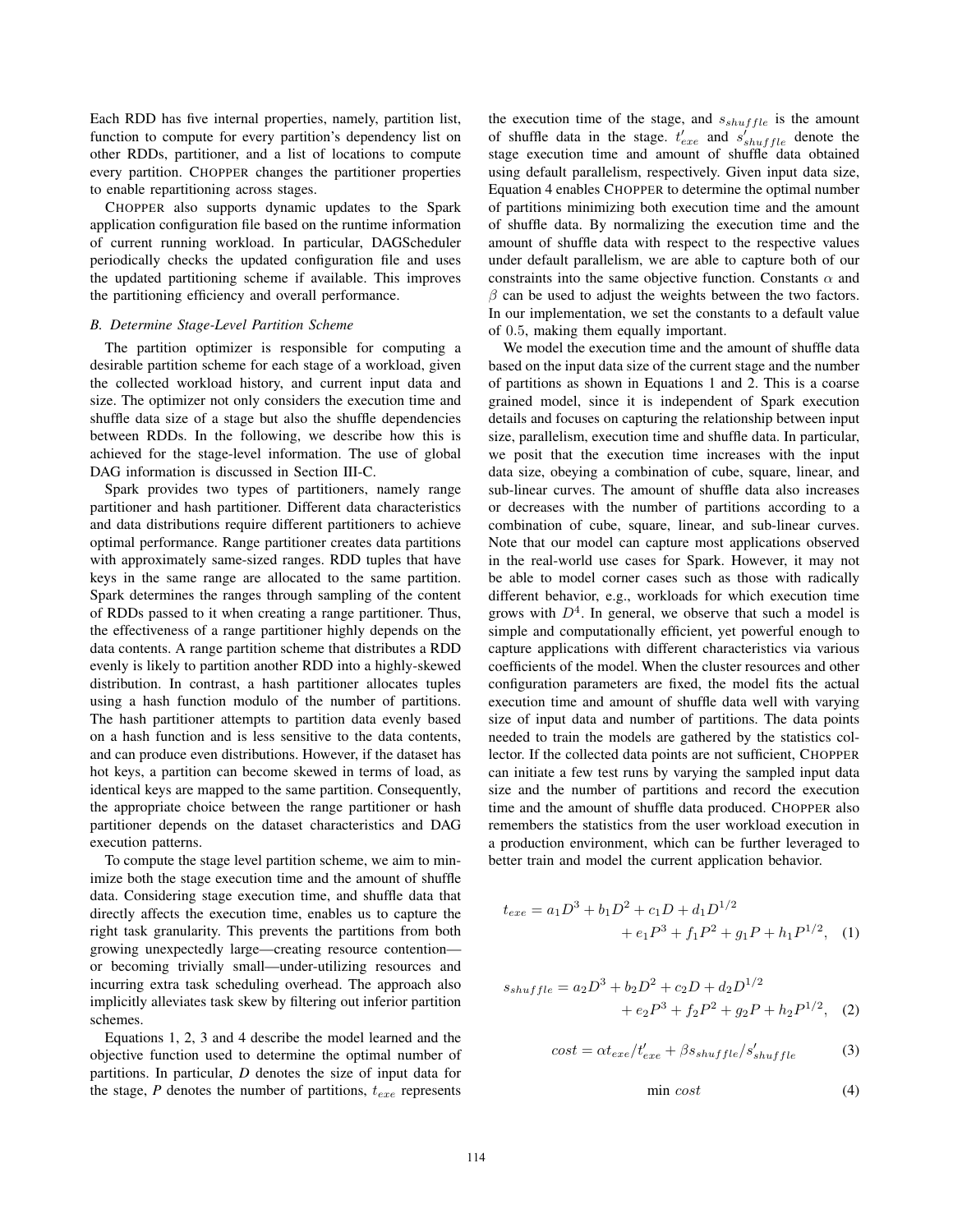| Algorithm 1: Get Stage level Partition Scheme getStagePar. |  |  |  |  |  |  |
|------------------------------------------------------------|--|--|--|--|--|--|
|------------------------------------------------------------|--|--|--|--|--|--|

| <b>Input:</b> workload w, stage s, input size $d$ |
|---------------------------------------------------|
| <b>Output:</b> (partitioner, numPar, cost)        |
| begin                                             |
| $rModel = getRangePartitionModel(w,s)$            |
| $hModel = getHashPartitionModel(w,s)$             |
| $(numRangePar, rCost) = getMinPar(rModel, d)$     |
| $(numHashPar,hCost) = getMinPar(hModel,d)$        |
| if $rCost < hCost$ then                           |
| return $(RangePartitioner, numRangePar, rCost)$   |
| else                                              |
| return $(HashPartitioner, numHashPar,hCost)$      |

Algorithm 2: Get workload partition scheme *getWorkloadPar*.

```
Input: workload w, DAG dag, input size DOutput: parList
begin
   if dag == null then
    \lfloor \bar{d}ag = \text{getDAG}(w)for stage s in dag do
        d=getStageInput(w, s, D)(partitoner, numPar, cost) = getStagePar(w, s, d)parList.add(s,partitioner,numPar,cost)return parList
```
CHOPPER trains two models using Equations 1 and 2 for every stage of a workload, one for range partitioning and the other for hash partitioning. Algorithm 1 presents how CHOPPER calculates the optimized stage level partition scheme given workload  $w$ , stage  $s$  and input size  $d$  for the stage. The algorithm returns the partitioner, the optimal number of partitions used for stage s and the cost. Specifically, CHOPPER retrieves the trained models of stages for both range partitioning and hash partitioning from the workload database. After this, Algorithm 1 computes the optimal numbers of partitions with minimal cost for both range partitioning and hash partitioning using Equation 4. Finally, CHOPPER returns the partitioner that would incur the lowest cost along with the number of partitions to use.

## *C. Globally-Optimized Partition Scheme*

After we compute the stage level partition scheme, a naive solution is to compute the optimal partition scheme for each stage independently and generate the Spark configuration file. This is shown in Algorithm 2. It gets the DAG information from workload database, iterates through the DAG, computes the desirable partition scheme for each stage, and adds to a list of partition scheme. Lastly, the algorithm returns the list of partition schemes, which is then used to generate the Spark configuration file for the current workload.

Although Algorithm 2 optimizes the partition scheme per stage, it misses the opportunities to reduce shuffle traffic because of the dependencies between stages and RDDs. For example, if stage- $C$  joins the RDDs from stage- $A$  and stage-B, the shuffle traffic introduced by join can be completely eliminated if the two use the same partition scheme and the

```
Algorithm 3: Get globally optimized partition scheme.
 Input: workload w, input size DOutput: parList
 begin
     daq = getRefroupedDAG(w)for node s in dag do
         d = getStageInput(w, s, D)if s isInstanceOf Stage then
            (partitoner, numPar, cost) = getStagePar(w, s,d)
         else
            {\rm (partitoner, numPar, cost)} =getSubGraphPar(w, s, d)if s isFixed then
            curCost = getCost(w, s, getPartitioner(w, s),getNumPar(w, s))
            optCost = cost + getRepartitionCost(w, s,partioner, \; numPar)if optCost < curCost then
                 s' = s + "repartition stage"parList.add(s', partitioner, numPar,optCost)
         else
         \mathop{\llcorner}\, parList.\text{add}(s,\,partitioner,\,numPar,\,cost)return parList
 Function getSubGraphPar
     Input: workload w, DAG daq, input size DOutput: paritioner, numPar, cost
     parList = getWorkloadPar(w, dag, D)min = parList(0)for s in parList do
         cost = getCost(w, dag, s.path.if cost \leq min. cost then
         L \text{ min} = sreturn (min-partitioner, min.numPar, min.cost)Function getCost
     Input: workload w, DAG dag, partitioner, numPar
     Output: cost
     for stage s in dag do
         if partitioner == range then
            rModel = getRangePartitionModel(w, s)cost += Equation 3
         else
            hModel = getHashPartitionModel(w, s)cost \leftarrow \text{Equation 3}return cost
```
joined partitions are allocated on the same machine. However, this cannot be achieved using Algorithm 2. If the computed optimal scheme of stage-A is  $(Range, 100)$  and the optimal scheme of stage- $B$  is  $(hash, 200)$ , the shuffle data cannot be eliminated, as the partition schemes of stage- $A$  and stage- $B$ are different. Even though stage- $A$  and stage- $B$  are optimally partitioned, the shuffle data of stage- $C$  is sub-optimal. Since join and co-group operation are two of the most commonly used operations in Spark applications, poor partitioning will typically introduce significant shuffle overhead. Consequently, it is critical to optimize the join and co-group operation to decrease the amount of shuffle data as much as possible.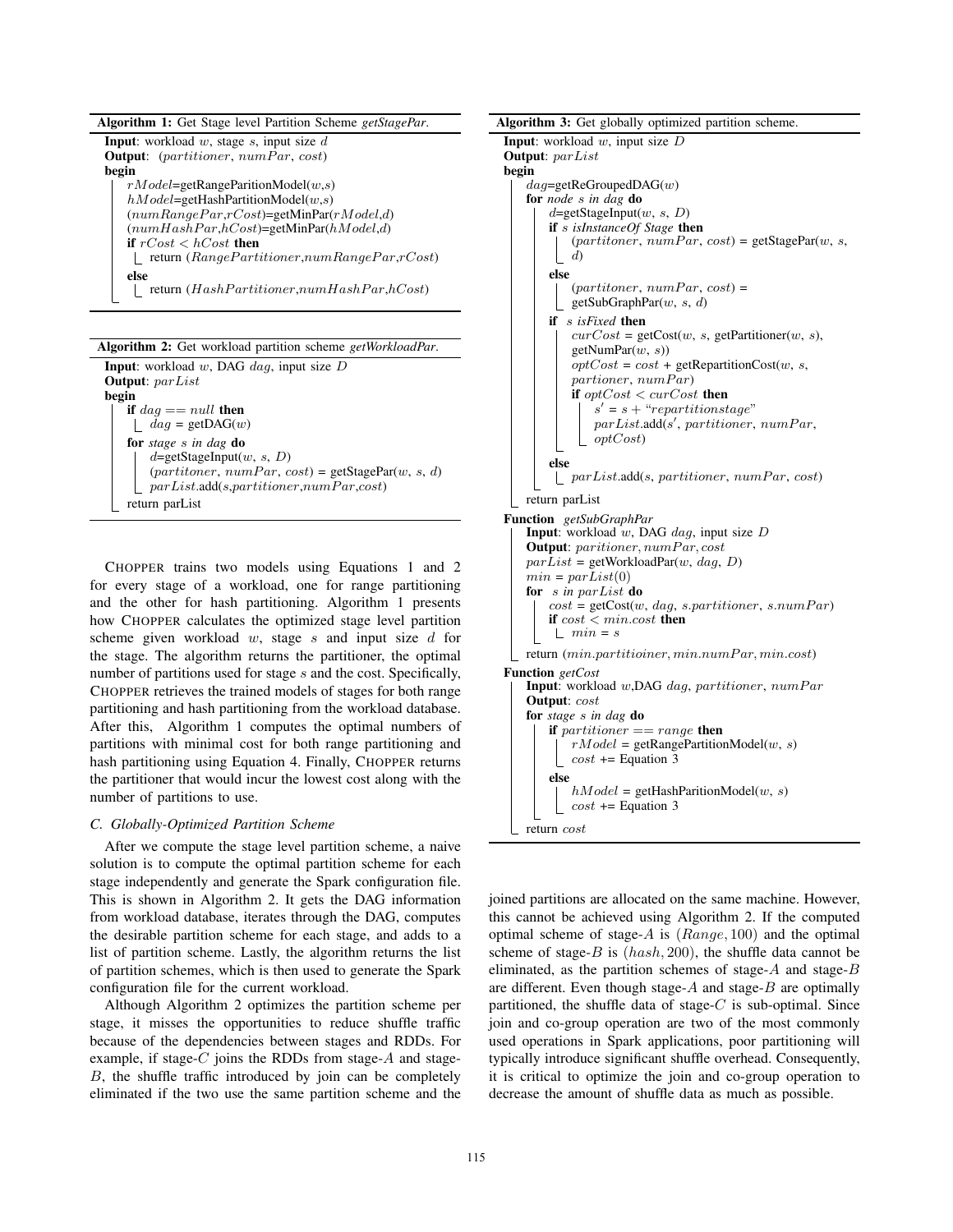| Workload               | KMeans   PCA |      | ' SOL |
|------------------------|--------------|------|-------|
| <b>Input Size (GB)</b> | 21.8         | 27.6 | 34.5  |

TABLE I: Workloads and input data sizes.

Another issue is that since the users are allowed to tune and specify customized partition scheme on their own, CHOPPER leaves the user optimization intact even when the computed optimal scheme disagrees with the user specified partition scheme. However, CHOPPER can choose to add an additional partition operation if the benefit of introducing the partition operation significantly outweighs the overhead incurred. For instance, consider a case where stage- $B$  blows up the number of tasks to by a power of two from its previous stage-A (i.e.,  $100<sup>2</sup>$  tasks) due to the user-fixed partition scheme of stage-A. If CHOPPER coalesces the number of tasks of stage-A from 100 to 10, it would significantly reduce the number of tasks in stage-B from 10000 to 100.

To remedy this, CHOPPER determines the partition scheme by globally considering the entire DAG execution. As described in Algorithm 3, CHOPPER first groups the DAG graph based on the stage dependencies. The grouping of DAG graph is started from the end stages of the graph and iterated towards the source stages. The grouping is based on the join operations or partition dependencies. The stages with join operations are grouped into a subgraph. The partition dependencies refer to the cases where the number of stages is determined by the previous stage, thus CHOPPER cannot change the partition scheme. After the DAG of the workload is regrouped, the node within the new DAG can either be a stage or a subgraph that consists of multiple stages. If the node is a stage, the optimal partition scheme is computed using Algorithm 1. Otherwise, the node is a subgraph, where the optimal partition scheme is computed differently. Specifically, we iterate through all the nodes within the subgraph and get the optimal partition scheme for each node, we then compute the cost of applying each partition scheme to all the applicable nodes in the graph and return the partition scheme that has the minimal cost.

Finally, after we compute the globally optimal partition scheme, we check whether the stage partition is allowed to be changed. If not, and the partition scheme is different, we then check whether it is beneficial to insert a new repartitioning phase by comparing the cost using original partitioning to the cost of the new repartitioning phase together with the cost of optimized partition scheme. If the benefit outweighs the cost by a factor of  $\gamma$ , we choose to insert a new partition phase into the DAG graph. We empirically set  $\gamma$  to 1.5 to tolerate the model estimation error.

## IV. EVALUATION

In this section, we evaluate CHOPPER and demonstrate its effectiveness on the cluster described earlier in Section II. We use three representative workloads from SparkBench: KMeans, PCA, and SQL. KMeans [7] is a popular clustering algorithm that partitions and clusters  $n$  data points into  $k$  clusters in which each data point is assigned to the nearest center



Fig. 7. Execution time of Spark and CHOPPER.

point. The computation requirement of this workload change according to the number of clusters, the number of data points, and the machine learning workload that exhibits different resource utilization demand for different stages during the process of iteratively calculating  $k$  clusters. PCA [11] is a commonly used technique to reduce the number of features in various data mining algorithms such as SVM [3] and logistic regression [8]. It is both computation and networkintensive machine learning workload that involves multiple iterations to compute a linearly uncorrelated set of vectors from a set of possibly correlated ones. SQL is a workload that performs typical query operations that count, aggregate, and join the data sets. Thus, SQL represents a common real world scenario. SQL is compute intensive for count and aggregation operations and shuffle intensive in the join phase. The input data is generated by the corresponding data generator within SparkBench. The input data size for each workload is shown in Table I. The experiments for vanilla Spark are conducted with the default configuration, which is set to 300 partitions for all the workloads. We run all of our experiments three times, and the numbers reported here are from the average of these runs. Moreoer, we clear the OS cache between runs to preclude the impact of such caching on observed times.

## *A. Overall Performance of* CHOPPER

Our first test evaluates the overall performance impact of CHOPPER. Fig. 7 illustrates the total execution time of three workloads comparing CHOPPER against standard vanilla Spark. The reported execution time includes the overhead of repartitioning introduced by CHOPPER. We can see that CHOPPER achieves overall improvement in the execution time by 23.6%, 35.2% and 33.9% for PCA, KMeans and SQL, respectively. This is because CHOPPER effectively detects optimal partitioner and the number of partitions for all stages within each workload. CHOPPER also performs global optimization to further reduce network traffic by intelligently copartitioning dependent RDDs and inserting repartition operations when the benefits outweigh the cost. We also observe that CHOPPER is effective for all types of workloads that exhibit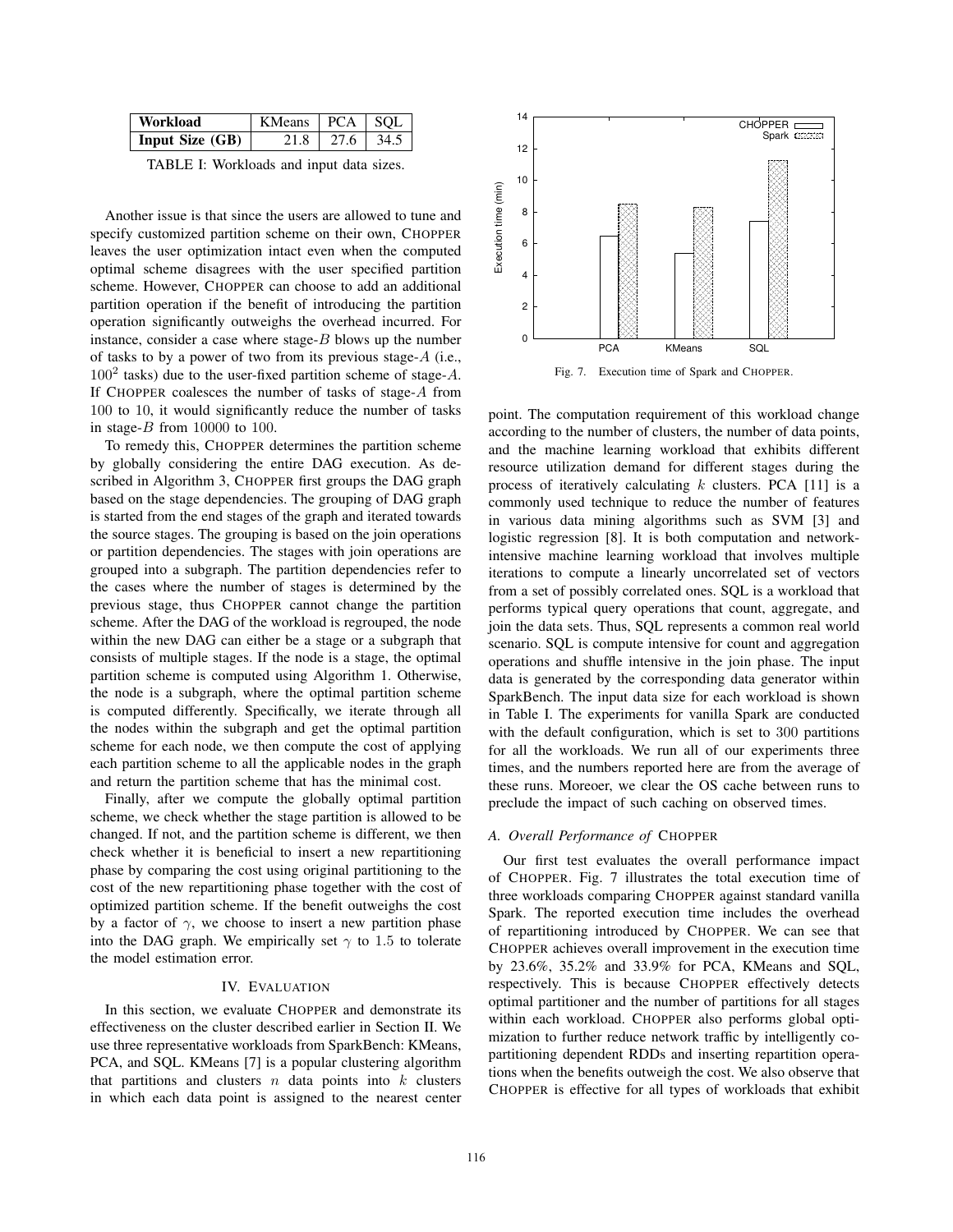

Fig. 8. Execution time per stage breakdown of KMeans.

|                                    | Chopper   Spark |  |
|------------------------------------|-----------------|--|
| Execution Time (sec) $\frac{1}{2}$ | 250             |  |
|                                    |                 |  |

TABLE II: Execution time for stage 0 in KMeans.

different resource utilization characteristics. The repartition method of CHOPPER implicitly reduces the potential data skew and determines the right task granularity for each workload, thus improving the cluster resource utilization and workload performance. Thus, CHOPPER shows significant reduction in the overall execution time for all the three workloads. The model training of CHOPPER is conducted offline, and thus is not in the critical path of workload execution. Moreover, the overhead of repartitioning is negligible as it involves solving a simple linear programming problem.

#### *B. Timing Breakdown of Execution Stages*

To better understand how dynamic partitioning of CHOPPER helps to improve overall performance, in our next test, we examine the detailed timing breakdown of individual workload stages. Fig. 8 depicts the execution time per stage for KMeans. We show the execution time of stage-0 separately in Table II since the execution time of stage-0 and that of other stages differs significantly. We see that CHOPPER reduces execution time of each stage for KMeans compared to vanilla Spark, as CHOPPER is able to customize partition schemes for each stage according to associated history and runtime characteristics. Table III shows the number of partitions used by CHOPPER for different stages compared to vanilla Spark. Stages 12 to 17 are iterative, and thus are assigned the same number of partitions. We see that CHOPPER effectively detects and changes to the correct number of partitions for this workload rather than using a fixed (default) value throughout the execution.

## *C. Impact on Shuffle Stages*

In our next test, we use a shuffle-intensive workload, SQL, to study how CHOPPER reduces the shuffle traffic by automatically recognizing and co-partitioning dependent RDDs. Fig. 9 shows that the shuffle data for all four stages is less under CHOPPER compared to vanilla Spark. Stage-4 (not shown in the figure) has the same amount of shuffle data for SQL workload using CHOPPER or Spark (i.e., 4.7 GB). However, as seen in Fig. 10, stage-4 takes comparatively shorter time to



Fig. 10. Execution time per stage breakdown of SQL.

execute using CHOPPER versus Spark. This is because, stage 4 is divided into 4 sub-stages where the first two sub-stages have a shuffle write data of 1.9 GB and 2.8 GB. CHOPPER combines these two sub-stages for shuffle write and provides the third sub-stage for the shuffle data to be read. This greatly reduces the execution time for stage 4 as seen in Fig. 10. Thus, we demonstrate that CHOPPER can effectively detect dependent RDDs and co-partition them to reduce the shuffle traffic and improve the overall workload performance.

#### *D. Impact on System Utilization*

In our next experiment, we investigate how CHOPPER impacts the resource utilization of all the studied workloads. Fig. 11, 12, 13 and 14 depict the CPU utilization, memory utilization, total number of transmitted and received packets per second, and the total number of read and write transactions per second, respectively, during the execution of the workloads under CHOPPER and vanilla Spark. The numbers show the average of the statistics collected from the six nodes in our cluster setup. We observe that the performance of CHOPPER is either equivalent or in most of the cases better than the performance of vanilla Spark for the studied workloads. In some cases, CHOPPER shows improved transactions per seconds as compared to vanilla Spark because of the high throughput and improved system performance.

These experiments show that the performance (computed on the basis of execution time and shuffle data) improves under CHOPPER compared to vanilla Spark. Also, these improvements in CHOPPER yield comparable or better system utilization compared to vanilla Spark.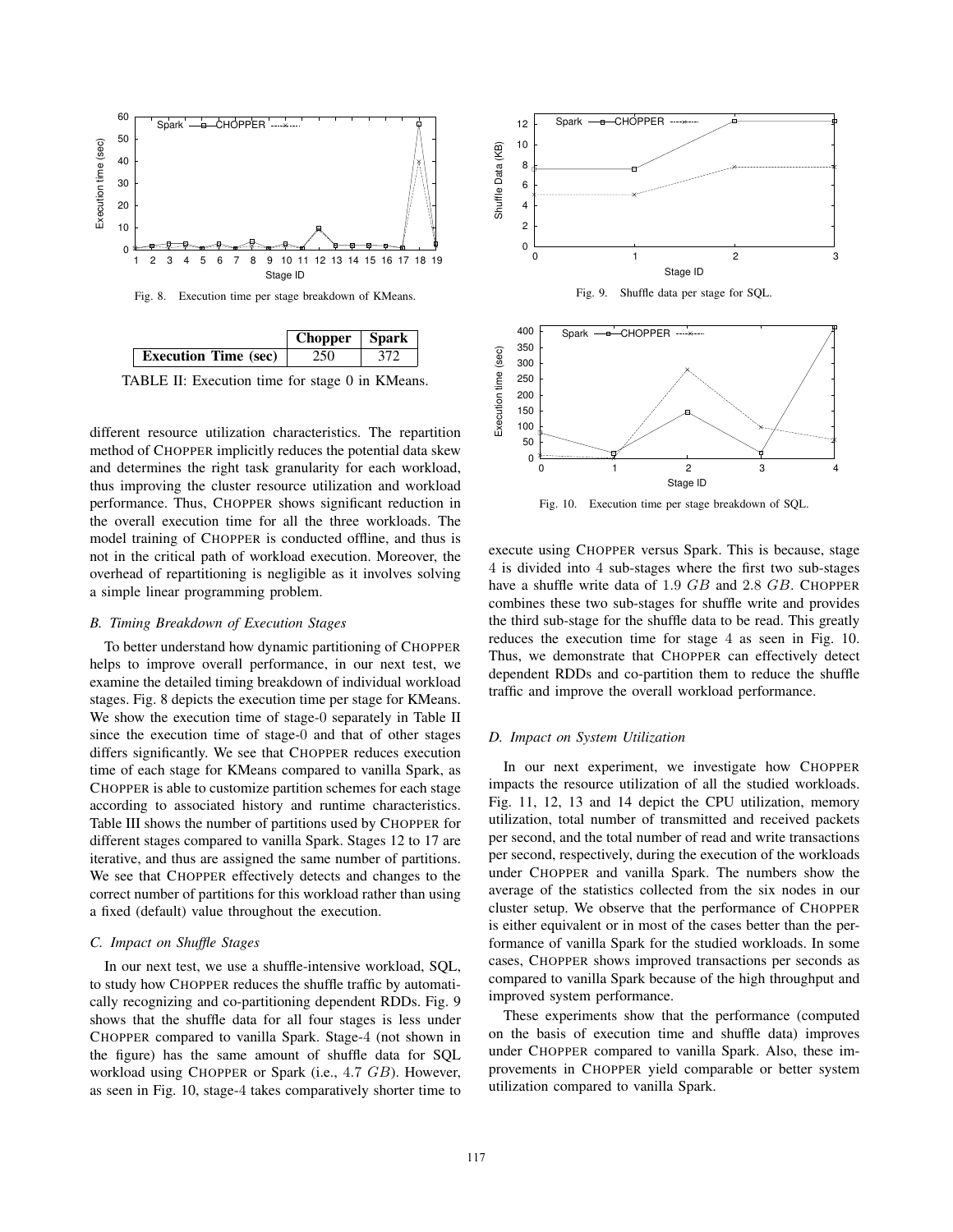| <b>StageID</b> |     |     |     | ັ   |     |     |     |     |     |     | 10  |     |     | 18  | 19  |
|----------------|-----|-----|-----|-----|-----|-----|-----|-----|-----|-----|-----|-----|-----|-----|-----|
| <b>CHOPPER</b> | 210 | 210 | 300 | 720 | 300 | 720 | 300 | 720 | 300 | 720 | 300 | 720 | 210 | 380 | 210 |
| Spark          | 300 | 300 | 300 | 300 | 300 | 300 | 300 | 300 | 300 | 300 | 300 | 300 | 300 | 300 | 300 |

TABLE III: Repartition of stages using CHOPPER.





A number of recent works have focused on improving the performance of big data processing frameworks by designing better built-in data partitioning. In the following, we discuss projects that are closely related to CHOPPER.

Shark [28] supports a column-oriented in-memory storage, using RDDs [30], to efficiently run SQL queries and iterative machine learning functions. This is achieved by re-planning query execution mid-query if needed. Although Shark optimizes execution plan of a workload while the workload is running, unlike CHOPPER, Shark does not alter the number of partitions at each Spark compute phase, which can help optimize data movement between cluster nodes and load balance between tasks.

Spartan [9] automatically partitions the data to improve data locality in processing large multi-dimensional arrays in a distributed setting. It transforms the user code into an expression graph based on high-level operators, namely map, fold, filter, scan and join\_update, to determine the communication costs of data distribution between the compute nodes. Although Spark can be used to implement Spartan, in contrast to CHOPPER, the partitioning approach proposed in Spartan can not be applied directly to determine the optimal number of partitioning in Spark at each stage (where a stage may present unique execution characteristics that may not be represented



by high-level operators).

Repartitioning MapReduce tasks has been actively studied [4], [5], [13], [15]. PIKACHU [5] improves load balancing of MapReduce [4] workloads on clusters with heterogeneous compute capabilities. It specifically targets the reduce phase of MapReduce execution and schedules jobs on slow and fast nodes such that jobs completion times are evened out across all nodes. On the other hand, Stubby [15] optimizes the given MapReduce workflow by combining multiple MapReduce jobs into a single job. It searches through the plan space of a given workflow and applies multiple optimizations, such as vertical packing to combine map and reduce operations from multiple jobs for reducing the network traffic. Similarly, SkewTune [13] mitigates the skewness in MapReduce applications by first detecting if a node has become idle in a cluster and then by scheduling the longest job on the idle node. The optimizations proposed in these systems share the goal of repartitioning with CHOPPER, but are specific to MapReduce programming model, and can not be applied directly to improve the partitioning scheme in a Spark application. This is because, the data partitioning for Spark need to consider characteristics across multiple compute phases within a workflow, and not just Map and Reduce phase. This concept can also help in virtual machine management in cloud computing [17].

The Hardware Accelerated Range Partitioning (HARP) [26]